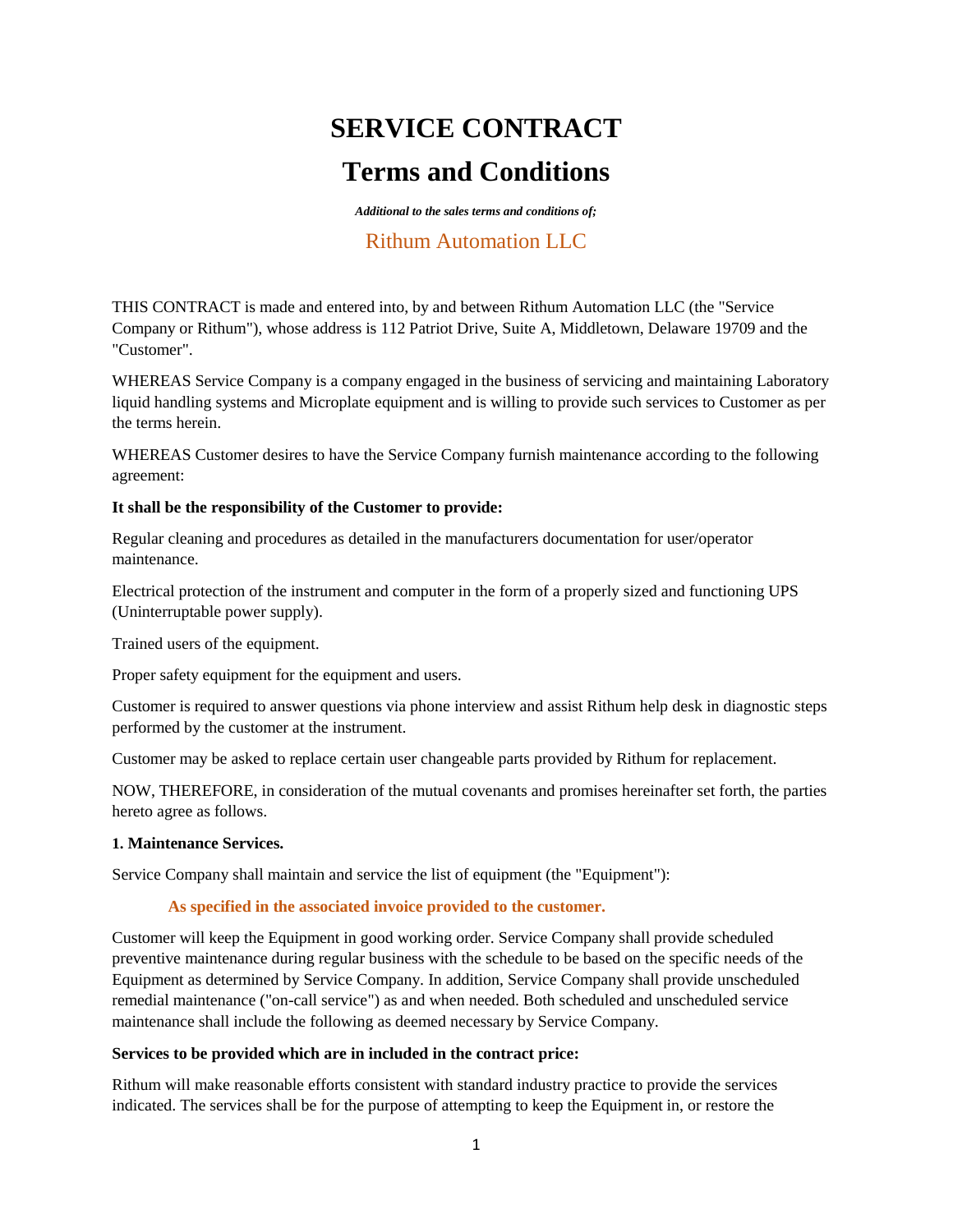Equipment to working order, as defined in the manufacturer's operating specifications. Rithum does not assure uninterrupted operation of the equipment.

Unless otherwise provided elsewhere in this Agreement, all replacement parts are furnished on an exchange basis and the parts removed by Rithum become the property of Rithum.

The services include:

Annual PM (1 per contract year unless noted in invoice) (Periodic Maintenance) with replacement of tubing, valves, syringes. Testing and verification via Setup and Service application

Repair of unit not functioning due to the failure of a part due to wear and tear under normal use per the factory user's manual.

#### **Additional services and other charges:**

Any service provided by the Service Company outside the scope of the Service Agreement will be furnished as an "extra service" at the Service Company's standard rates of \$250.00 per hour for the time, travel and maintenance and under the terms of this section unless such service is otherwise covered by a separate agreement with the Service Company. The Customer shall pay Service Company for extra services within 10 days after receipt of the invoice covering such services.

The Service Company shall provide Gravimetric verification on site for additional \$2,500.00

# **2. Excluded Services**

Unless authorized in writing by the Customer, the Services provided shall not include service, repairs or parts as a result of any of the following:

Error, neglect, or abuse in the operation of the Equipment, or the use of it for a purpose other than that for which it was designed. Customer's failure to provide a suitable environment for the Equipment or to adequately furnish all facilities required by the manufacturer's installation manual including but not limited to proper electrical power including the use of proper UPS or electrical protection unit or from any electrical surges or voltage variations, air conditioning and humidity control, Customer's failure to maintain the equipment in accordance with the routine maintenance requirements set forth in any manuals covering the Equipment.

Repair or service made or attempted to by any parties other than Service Company's authorized personnel without Service Company's prior written consent. "Alterations" which shall include, but not be limited to any deviation from the manufacturer's physical, mechanical or electrical design of the Equipment.

"Attachments" which are defined as devices the Equipment manufacturer has not specifically designated as compatible with the Equipment but which are nevertheless mechanically, electrically, or electronically connected to the equipment.

Occurrences during the transportation or relocation of the Equipment or accidents, or disasters, which shall include, but not be limited to, fire, flood, water, wind, lightning, earthquake, and termination of, or surge in electrical current.

The services also <u>do not</u> include the following:

Painting or refurbishing the equipment or performing service in connection with relocating equipment or adding or removing accessories, attachments or other devices.

Electrical work external to the equipment, maintenance of accessories, alterations, attachments, or other devices not furnished by the Equipment manufacturer.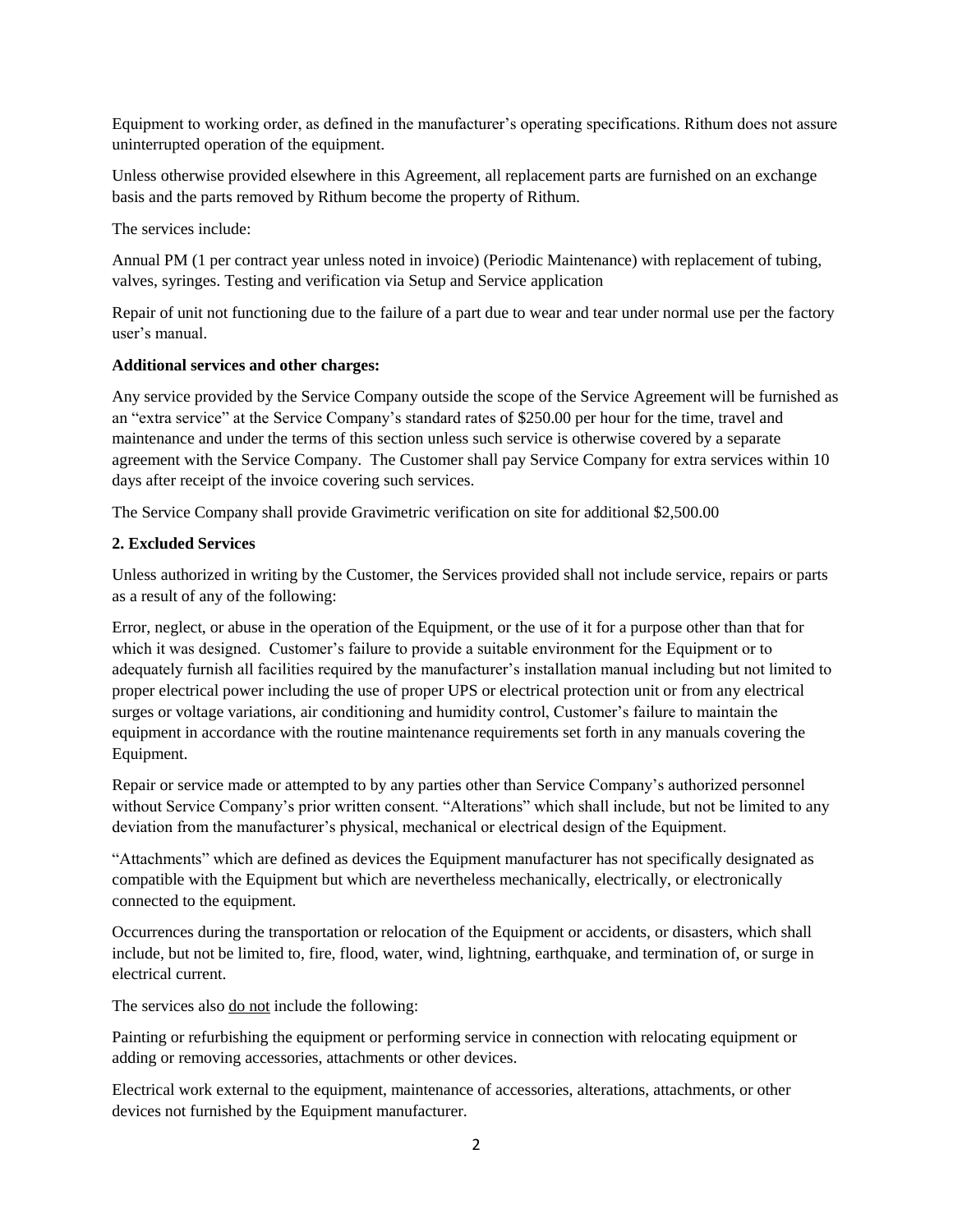Replacement of parts, except for normal wear and tear, or malfunction caused by operations supplies used by or with the Equipment.

Other safety tests or installations, whether or not recommended or directed by governmental authorities or by insurance companies.

Cleaning and decontamination.

Applications work or changes in Gemini, EVOware, Logic or any other application. Any work with Tecan Logic application.

If the services described in this provision are authorized by the Customer, and if the Service Company agrees to perform them, an additional charge of \$250.00 per hour will be made for the extra service pursuant to the terms of Section 1.

#### **3**. **Trained Employees**

Trained personnel directly employed and supervised by the Service Company will perform all services required by the terms of this Contract. The Service Company agrees that each of its employees will be properly qualified and will use reasonable care in the performance of his or her duties.

#### **4. Working Hours**

(a) The services required of the Service Company under this Contract, including emergency service, shall be performed during the regular working hours of its regular working days, consisting of 9am to 5pm, Monday through Friday excluding Holidays, except as provided in (b) immediately below.

(b) If the Customer requests that the Service Company perform any of its services at times other than during its regular working hours, then for the services performed outside the regular working hours ("overtime hours"), the Customer shall be charged additionally at \$125.00 per hour as adjusted periodically to compensate for changes in the cost of labor for both on site and travel to and from the customer.

#### Response times:

GOLD LEVEL SERVICE: (Standard) Response to initial help desk contact will be within 24 hours. Parts needed will be shipped via FedEx Ground within 48 hours. Response to travel to customer site for repairs will be 72 hours after initial help desk review of the problem report with the customer.

PLATINUM LEVEL SERVICE: (If specified on invoice) Response to initial help desk contact will be within 12 hours. Parts needed will be shipped via FedEx Overnight. Response to travel to customer site for repairs will be 72 hours after initial help desk review of the problem report with the customer.

DIAMOND LEVEL SERVICE: (If specified on invoice) Response to initial help desk contact will be within 4 hours. Parts needed will be shipped via FedEx Overnight. Response to travel to customer site for repairs will be 24 hours after initial help desk review of the problem report with the customer.

#### **5. Contract Price**

The Customer shall pay the Service Company at the rate specified on the invoice for the regular services to be performed under this Contract. A contracts are required to be prepaid BEFORE the contract is in effect unless otherwise agreed in writing.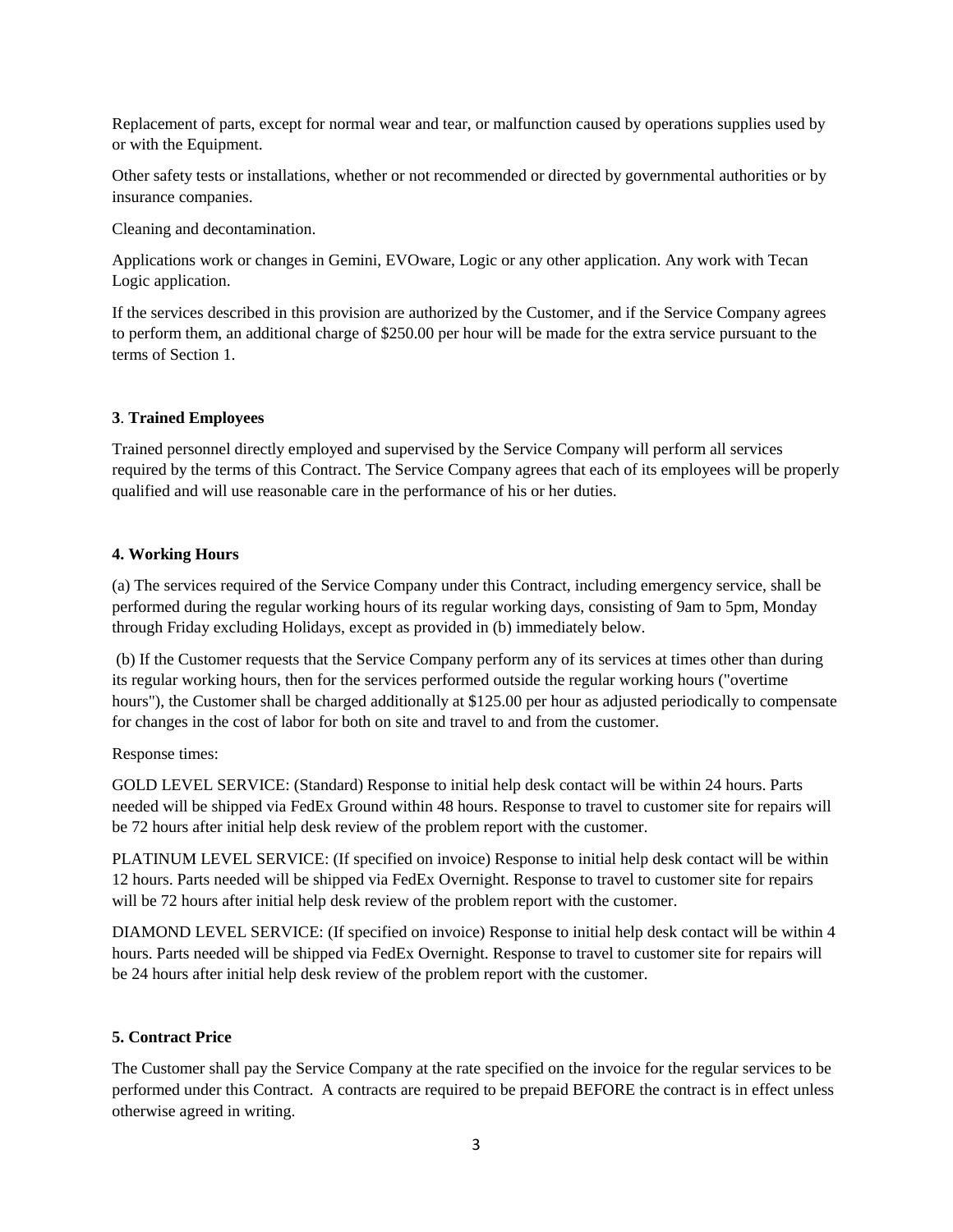# **6. Term of Contract**

The term of this Contract shall commence on the date specified on the invoice and shall continue in full force and effect until the end date on the invoice.

In any event, this Contract shall be in effect for a minimum of the term on the invoice. No refunds are given for early termination.

# **7. Extent of Liability**

RITHUM MAKES NO EXPRESSION OF IMPLIED WARRANTIES OF MERCHANTABILITY OR FITNESS FOR A PARTICULAR PURPOSE. RITHUM SHALL HAVE NO LIABILITY UNDER THIS AGREEMENT FOR LOSS OF BUSINESS, LOST PROFITS OR OTHER INDIRECT, SPECIAL OR CONSEQUENTIAL DAMAGES OF ANY NATURE WHATSOEVER, NOR SHALL RITHUM BE LIABLE FOR ANY DEMAND, ACTION, CLAIM, LOSS, COST, DAMAGE OR EXPENSE THAT MAY BE ALLEGED AGAINST THE CUSTOMER ARISING OUT OF PROPERTY DAMAGE, LOSS OR LIFE, BODILY INJURY, OR LOSS OF DATA, UNLESS AND ONLY TO THE EXTENT THAT IT IS DIRECTLY OR PROXIMATELY CAUSED BY THE NEGIGENCE OF RITHUM IN PERFORMING ITS OBLIGATIONS UNDER THIS AGREEMENT.

The Customer shall indemnify and hold harmless Rithum and Rithum's directors, officers, employees, agents, and other representatives from any demands, actions, claims, loss, cost or damage arising out of the Customer's misuse or neglect of the Equipment or Customer's failure to fulfill its obligations under this Agreement.

Rithum shall not be responsible for any loss, damage or delay or failure to provide service caused by acts of government, strikes, fire, explosions, theft, riots, flood, civil disorder, war, unusually severe weather, acts of God, the failure of others to supply parts, materials or supplies in a timely manner, the unavailability of transportation, or any cause beyond Rithum's reasonable control.

The Customer represents that it is the owner of the Equipment, or, if not the owner, has the authority to include such Equipment under this Agreement. In addition, the Customer represents that there are no outstanding liens, security interests or other encumbrances held by any third party on any Equipment, or if such encumbrance exists, that the third party has consented to the Customer obtaining the Service.

# **8. Miscellaneous Provisions**

(a) **Applicable Law and Jurisdiction:** This Contract shall be construed under and in accordance with the laws of the Delaware, and all obligations of the parties created under this Contract are performable in the city, county and State specified in the invoice. The parties hereby irrevocably consent to the exclusive jurisdiction of any state or federal court in Wilmington, Delaware.

(b) **Parties Bound:** This Contract shall be binding on and inure to the benefit of the parties to this Contract and their respective heirs, executors, administrators, legal representatives, successors and assigns as permitted by this Contract.

(c) **Legal Construction:** In the event any one or more of the provisions contained in this Contract shall for any reason be held invalid, illegal, or unenforceable in any respect, that invalidity, illegality, or unenforceability shall not affect any other provision. This Contract shall be construed as if the invalid, illegal, or unenforceable provision had never been contained in it.